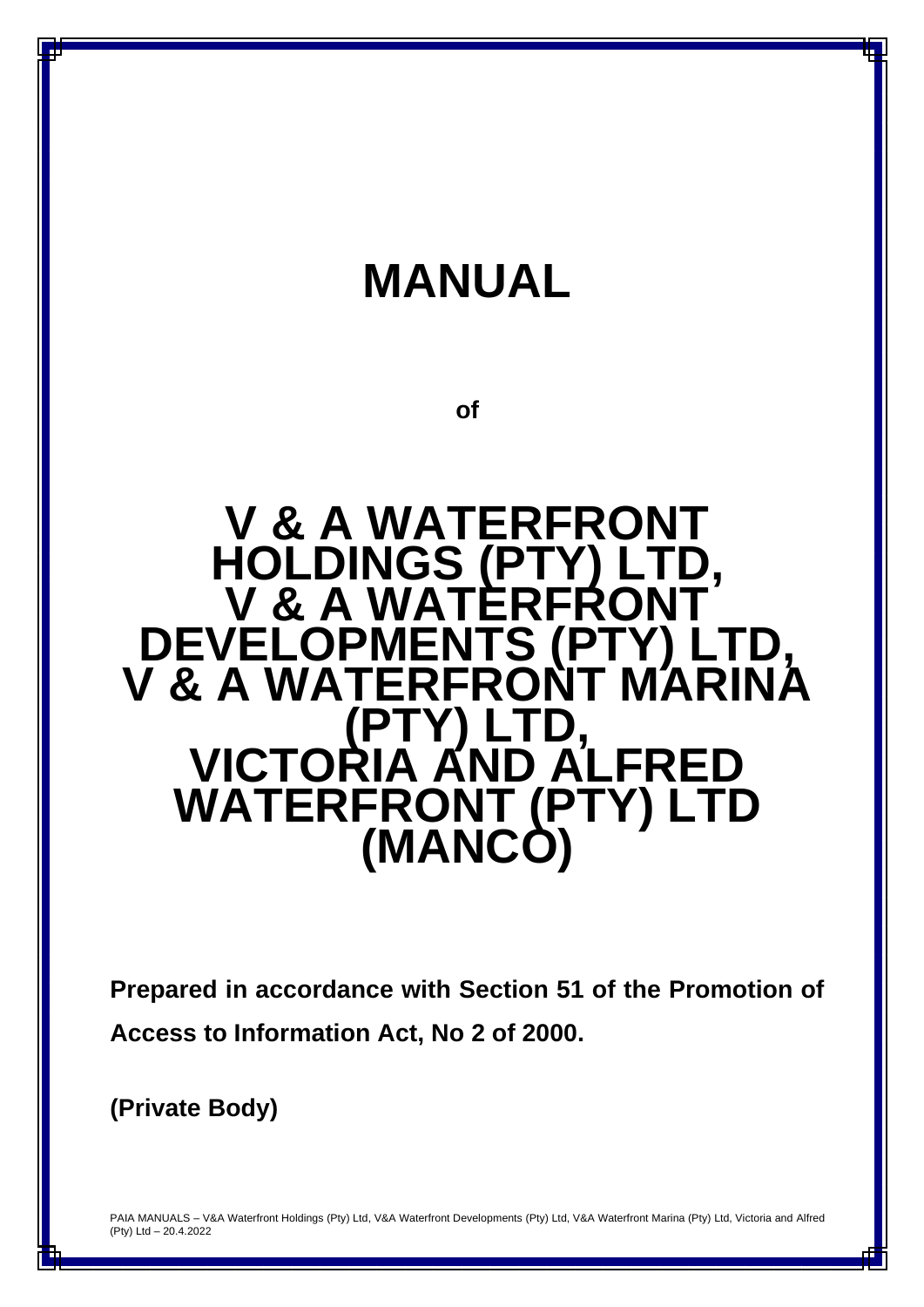## **1 INTRODUCTION**

1.1 The Promotion of Access to Information Act, No 2 of 2000 ("*the Act*") was enacted on 3 February 2000, giving effect to the constitutional right of access to any information held by the State and any information that is held by another person and that is required for the exercise or protection of any rights. Where a request is made in terms of the Act, the body to whom the request is made is obliged to release the information, **except where the Act expressly provides that the information may or must not be released**. The Act sets out the requisite procedural issues attached to such request.

### **1.2 PURPOSE OF THE MANUAL:**

In order to promote effective governance of private bodies, it is necessary to ensure that everyone is empowered and educated to understand their rights in terms of the Act in order for them to exercise their rights in relation to public and private bodies.

Section 9 of the Act however recognises that such right to access to information cannot be unlimited and should be subject to justifiable limitations, including, but not limited to:

- Limitations aimed at the reasonable protection of privacy;
- Commercial confidentiality; and
- Effective, efficient and good governance;

and in a manner which balances that right with any other rights, including such rights contained in the Bill of Rights in the Constitution.

Wherever reference is made to *"Private Body"* in this manual, it will refer to **V & A WATERFRONT HOLDINGS (PTY) LTD**, **V & A WATERFRONT DEVELOPMENTS (PTY) LTD, V & A WATERFRONT MARINA (PTY) LTD, VICTORIA AND ALFRED (PTY) LTD,** a private body which operates as a general trading company.

Wherever reference is made to a "document" or "record", it shall include such documents or records that are stored on a computer or in any form of electronic format (precedent included).

PAIA MANUALS – V&A Waterfront Holdings (Pty) Ltd, V&A Waterfront Developments (Pty) Ltd, V&A Waterfront Marina (Pty) Ltd, Victoria and Alfred (Pty) Ltd – 20.4.2022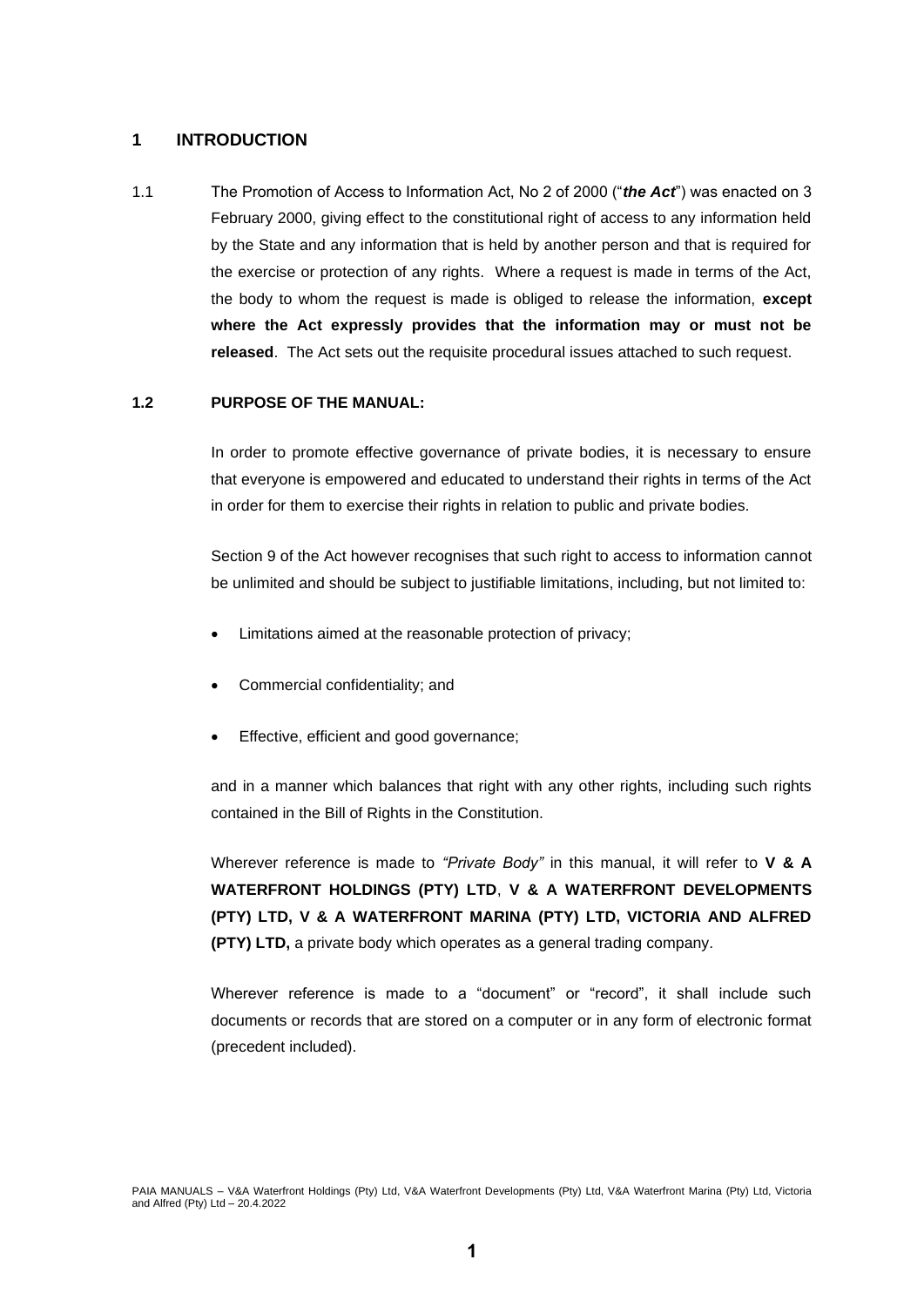# **PART I**

# **2 CONTACT DETAILS**

### **2.1 Information Officer: Renee Dente**

Postal address: P O Box 50001, Waterfront, 8002

Physical address: V&A Waterfront Head Office, 19 Dock Road, V&A Waterfront, Cape Town

Tel: (021) 408 7500

Fax: (021) 408 7505

Email address: [rdente@waterfront.co.za](mailto:rdente@waterfront.co.za)

# **Chief Executive Officer: David Green**

Postal address: P O Box 50001, Waterfront, 8002

Physical address: V&A Waterfront Head Office, 19 Dock Road, V&A Waterfront, Cape Town

Tel: (021) 408 7500

Fax: (021) 408 7505

Email address: [dgreen@waterfront.co.za](mailto:dgreen@waterfront.co.za)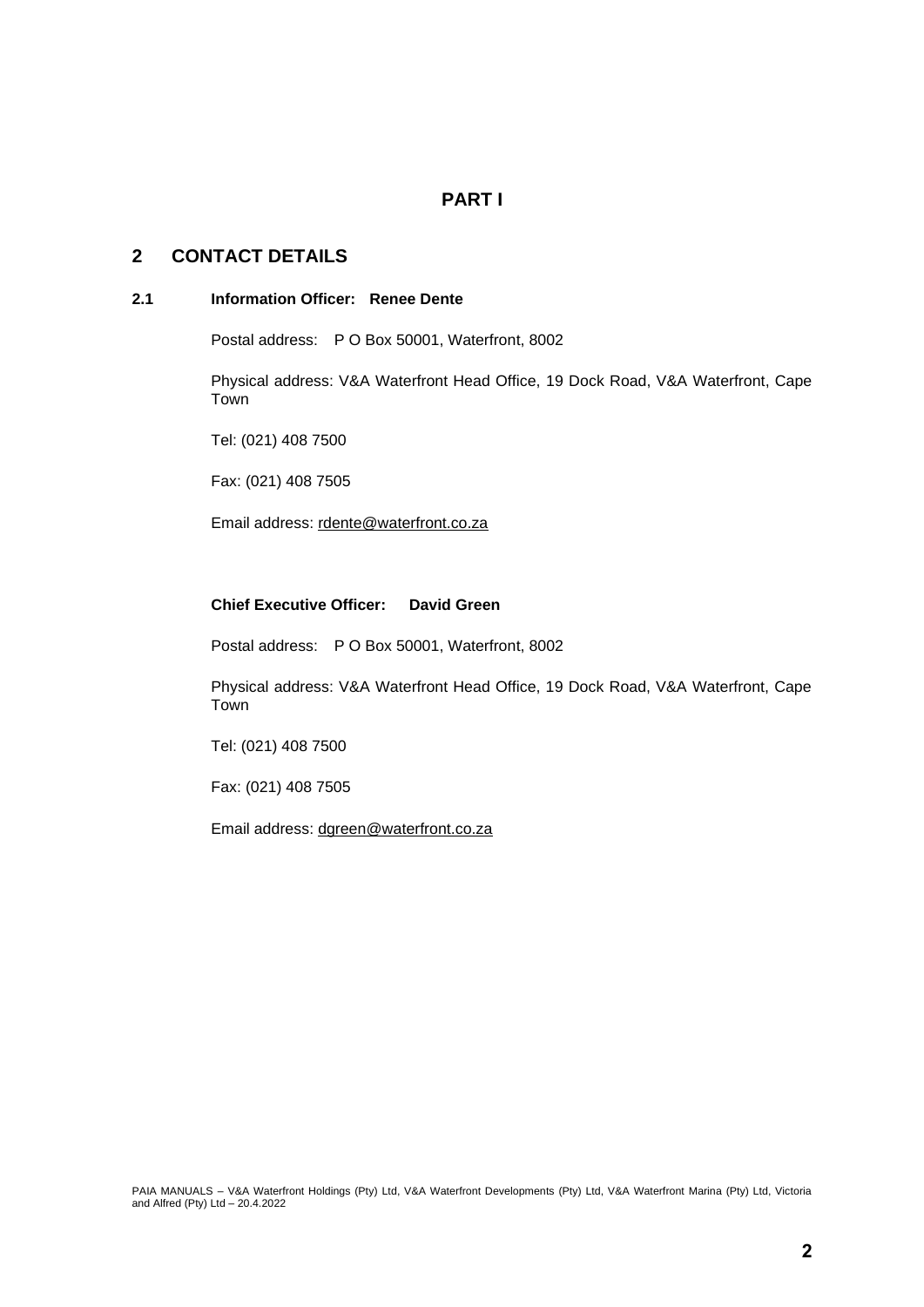# **PART II**

# **3 GUIDE ON HOW TO USE PAIA AND HOW TO OBTAIN ACCESS TO THE GUIDE**

| 3.1     | The Information Regulator has, in terms of section 10(1) of PAIA, as amended, updated<br>and made available a Guide on how to use PAIA ("Guide"), in an easily comprehensible<br>form and manner, as may reasonably be required by a person who wishes to exercise<br>any right contemplated in PAIA and POPIA. |
|---------|-----------------------------------------------------------------------------------------------------------------------------------------------------------------------------------------------------------------------------------------------------------------------------------------------------------------|
| 3.2     | The Guide is available in each of the official languages and in braille.                                                                                                                                                                                                                                        |
| 3.3     | The aforesaid Guide contains the description of-                                                                                                                                                                                                                                                                |
| 3.3.1   | the objects of PAIA and POPIA;                                                                                                                                                                                                                                                                                  |
| 3.3.2   | the postal and street address, phone and fax number and, if available, electronic<br>mail address of-                                                                                                                                                                                                           |
| 3.3.2.1 | the Information Officer of every public body, and                                                                                                                                                                                                                                                               |
| 3.3.2.2 | every Deputy Information Officer of every public and private body<br>designated in terms of section 17(1) of PAIA and section 56 of POPIA;                                                                                                                                                                      |
| 3.3.3   | the manner and form of a request for-                                                                                                                                                                                                                                                                           |
| 3.3.3.1 | access to a record of a public body contemplated in section 11of PAIA; and                                                                                                                                                                                                                                      |
| 3.3.3.2 | access to a record of a private body contemplated in section 50 of PAIA;                                                                                                                                                                                                                                        |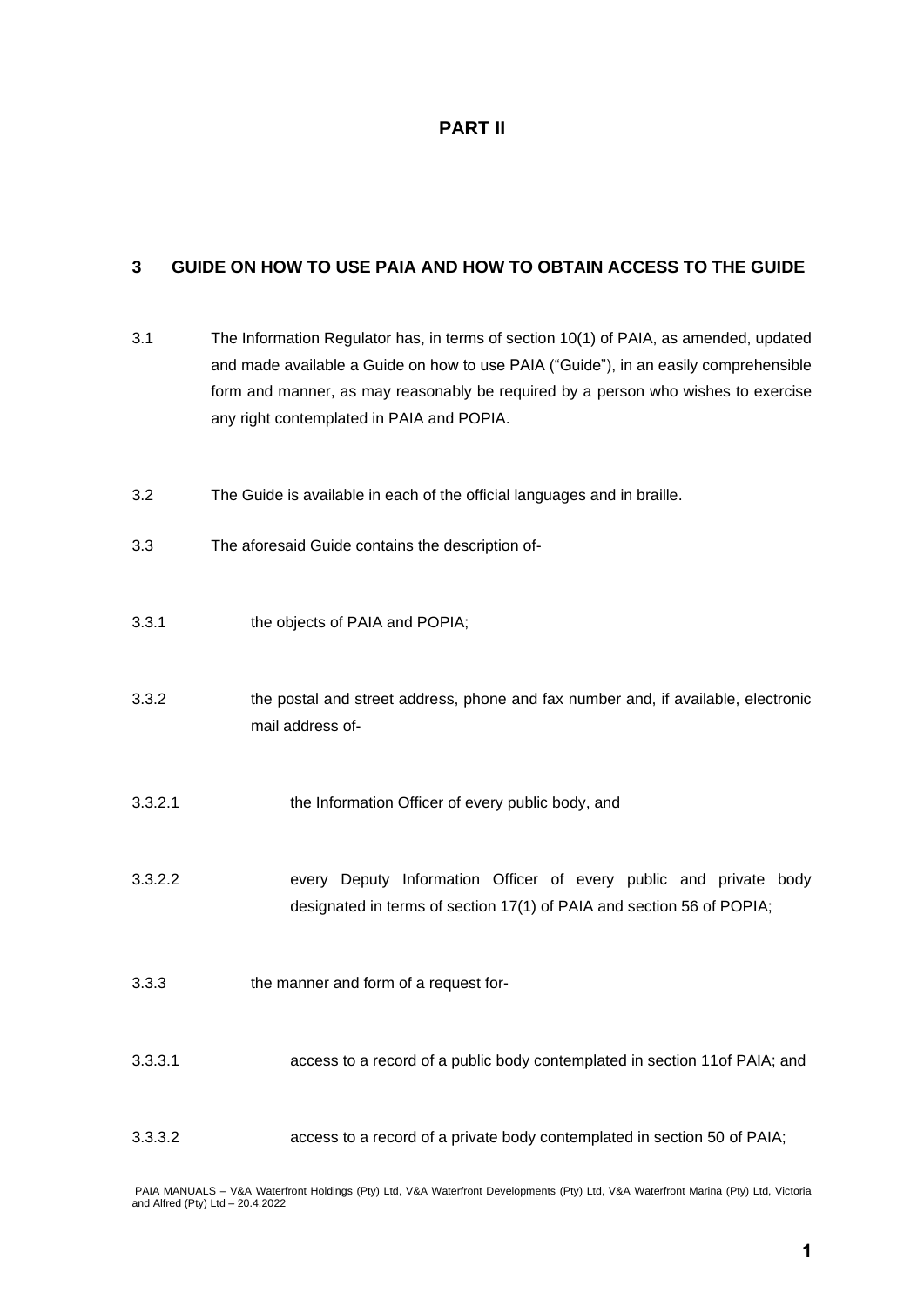- 3.3.4 the assistance available from the IO of a public body in terms of PAIA and POPIA; 3.3.5 the assistance available from the Regulator in terms of PAIA and POPIA; 3.3.6 all remedies in law available regarding an act or failure to act in respect of a right or duty conferred or imposed by PAIA and POPIA, including the manner of lodging-
- 3.3.6.1 an internal appeal;
- 3.3.6.2 a complaint to the Regulator; and
- 3.3.6.3 an application with a court against a decision by the information officer of a public body, a decision on internal appeal or a decision by the Regulator or a decision of the head of a private body;
- 3.3.7 the provisions of sections 14 and 51 of PAIA requiring a public body and private body, respectively, to compile a manual, and how to obtain access to a manual;
- 3.3.8 the provisions of sections 15 and 52 of PAIA providing for the voluntary disclosure of categories of records by a public body and private body, respectively;
- 3.3.9 the notices issued in terms of sections 22 and 54 of PAIA regarding fees to be paid in relation to requests for access; and
- 3.3.10 the regulations made in terms of section 92 of PAIA.
- 3.4 Members of the public can inspect or make copies of the Guide from the offices of the public and private bodies, including the office of the Regulator, during normal working hours.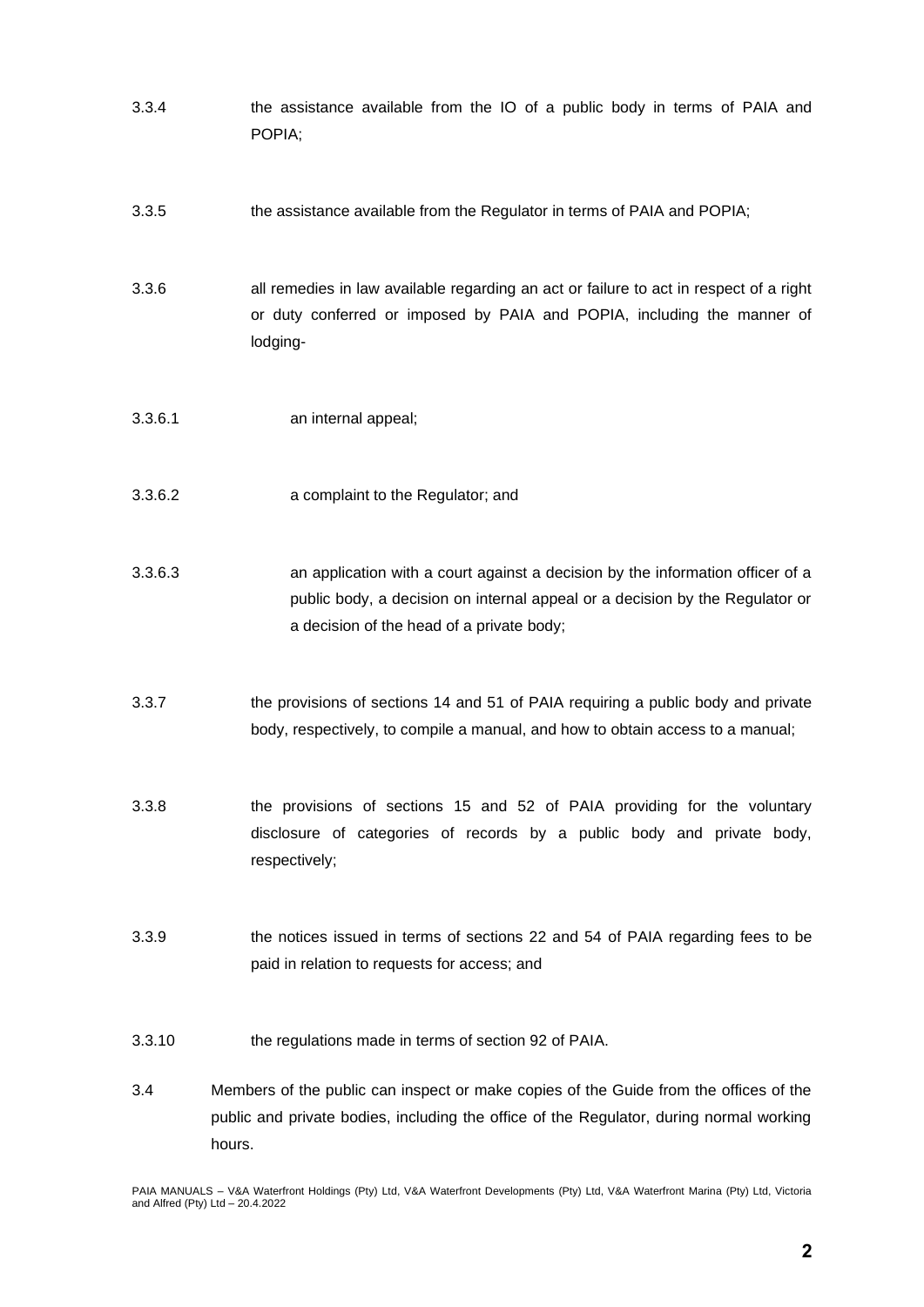- 3.5 The Guide can also be obtained-
- 3.5.1 upon request to the Information Officer;
- 3.5.2 from the website of the Regulator [\(https://www.justice.gov.za/inforeg/\)](https://www.justice.gov.za/inforeg/).
- 3.6 A copy of the Guide is also available in the following three official languages, for public inspection during normal office hours-
- 3.6.1 English;
- 3.6.2 Afrikaans; and
- 3.6.3 IsiZulu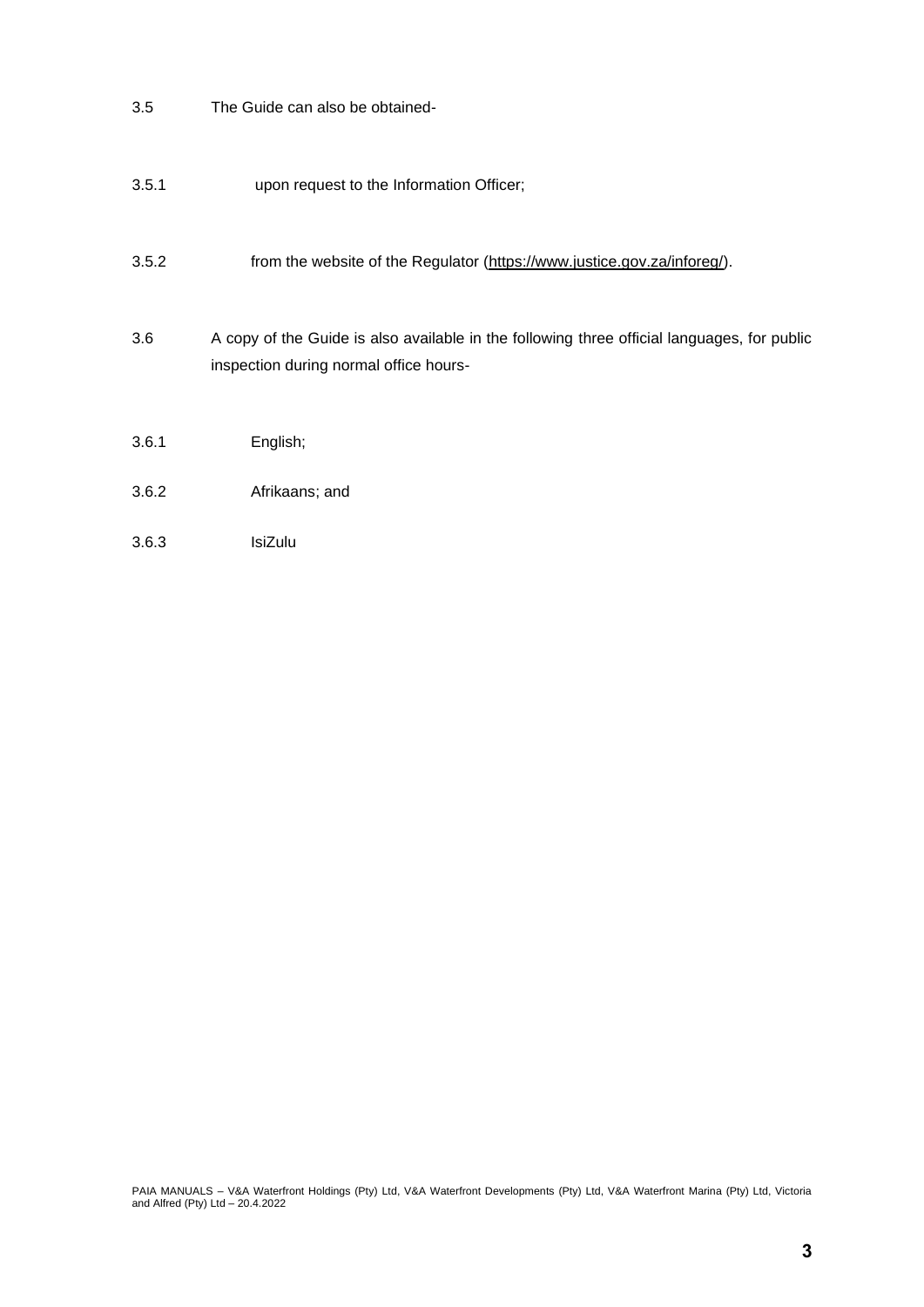# **PART III**

## **4 GROUNDS FOR REFUSAL OF ACCESS TO RECORDS**

The main grounds for the Private Body to refuse a request for information relates to the -

- 4.1 mandatory protection of the privacy of a third party who is a natural person, which would involve the unreasonable disclosure of personal information of that natural person;
- 4.2 mandatory protection of the commercial information of a third party, if the record contains –
- 4.2.1 trade secrets or any other such intellectual property of that third party;
- 4.2.2 financial, commercial, scientific or technical information which disclosure could likely cause harm to the financial or commercial interests of that third party;
- 4.2.3 information disclosed in confidence by a third party to the Private Body, if the disclosure could put that third party at a disadvantage in present or future negotiations and/or commercial competition;
- 4.3 mandatory protection of confidential information of third parties if it is protected in terms of any agreement or legislation;
- 4.4 mandatory protection of the safety of individuals and the protection of property;
- 4.5 mandatory protection of records which would be regarded as privileged in legal proceedings;
- 4.6 the commercial activities of the Private Body, which may include –
- 4.6.1 trade secrets or any other such intellectual property of the Private Body;
- 4.6.2 financial, commercial, scientific or technical information which disclosure of could likely cause harm to the financial or commercial interests of the Private Body;
- 4.6.3 information which, if disclosed could put the Private Body at a disadvantage in present or future negotiations and/or commercial competition;
- 4.6.4 a computer program which is owned by the Private Body, and which is protected by copyright.
- 4.7 the research information of the Private Body or a third party, if its disclosure would disclose the identity of the Private Body, the researcher or the subject matter of the research and would place the research at a disadvantage;
- 4.8 Requests for information that are clearly frivolous or vexatious, or which involve an unreasonable diversion of resources shall be refused.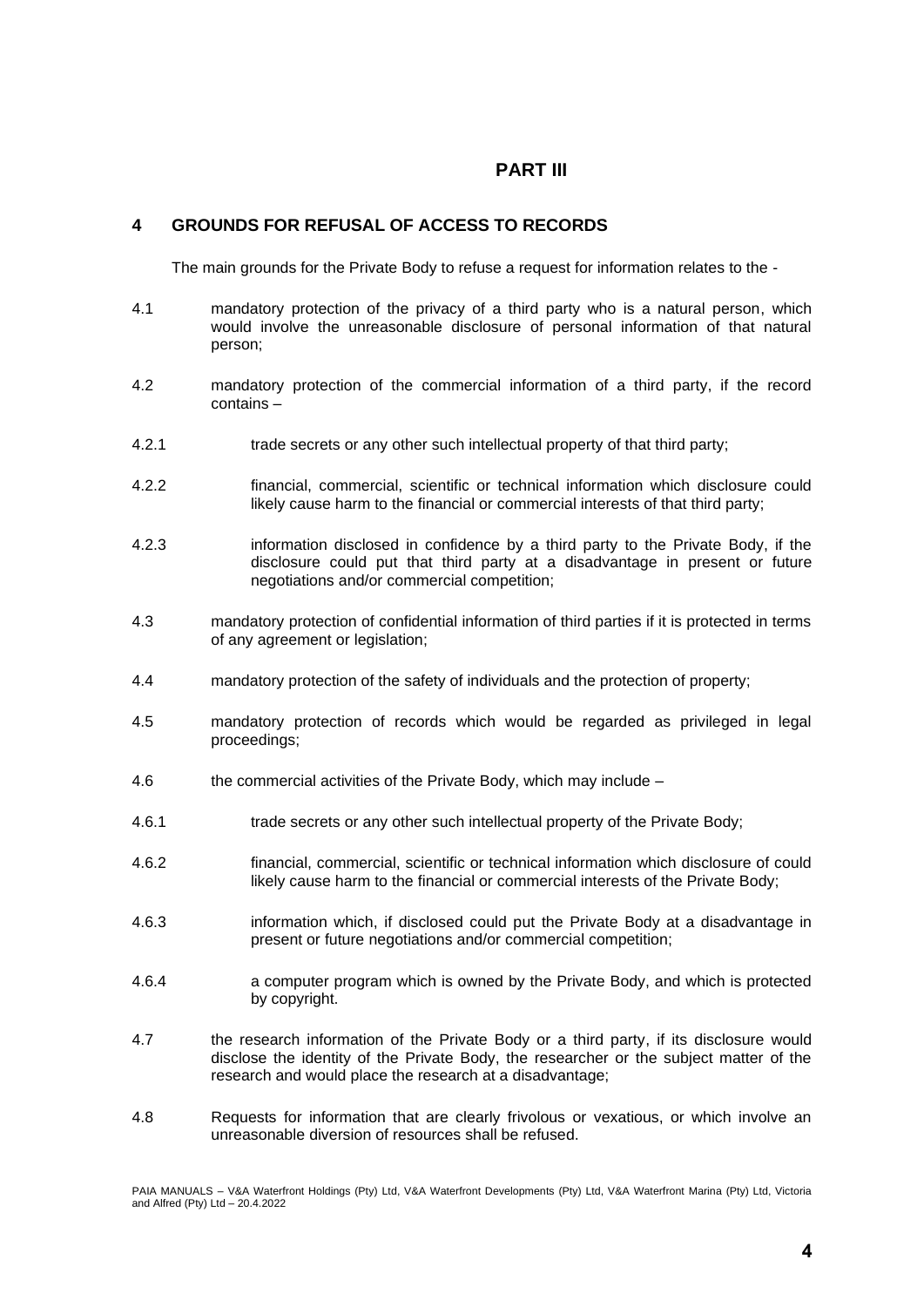### **5 REMEDIES AVAILABLE WHEN A PRIVATE BODY REFUSES A REQUEST FOR INFORMATION**

### **5.1 INTERNAL REMEDIES**

The Private Body does not have an internal appeal procedure. As such, the decision made by the information officer is final, and requesters will have to exercise such external remedies at their disposal if the request for information is refused, and the requester is not satisfied with the answer supplied by the information officer.

## **5.2 EXTERNAL REMEDIES**

A requester that is dissatisfied with an information officer's refusal to disclose information may, within 180 days of notification of the decision, lodge a complaint with the Information regulator on the prescribed form which can be found at <https://www.justice.gov.za/inforeg/docs.html> or apply to the relevant Court for relief

A third party dissatisfied with an information officer's decision not to grant a request for information, may within 180 days of notification of the decision, lodge a complaint with the Information regulator on the prescribed form which can be found at https://www.justice.gov.za/inforeg/docs.html or apply to a Court for relief. For purposes of the Act, the Courts that have jurisdiction over these applications are the Constitutional Court, the High Court or any other court with similar status.

# **6 REQUEST PROCEDURE**

- 6.1 The requester must comply with all the procedural requirements contained in the Act relating to the request for access to a record.
- 6.2 The requester must complete the prescribed form enclosed herewith in **Appendix 1**, and submit same as well as payment of a request fee and a deposit, if applicable to the Information Officer at the postal or physical address, fax number or electronic mail address as stated in 2.1 above.
- 6.3 The prescribed form must be filled in with enough particularity to at least enable the Information Officer to identify –
- 6.3.1 The record or records requested;
- 6.3.2 The identity of the requester,
- 6.3.3 Which form of access is required, if the request is granted;
- 6.3.4 The postal address or fax number of the requester.
- 6.4 The requester must state that he/she requires the information in order to exercise or protect a right, and clearly state what the nature of the right is so to be exercised or protected. In addition, the requester must clearly specify why the record is necessary to exercise or protect such a right.
- 6.5 The Private Body will process the request within 30 days, unless the requester has stated special reasons which would satisfy the Information officer that circumstances dictate that the above time periods not be complied with.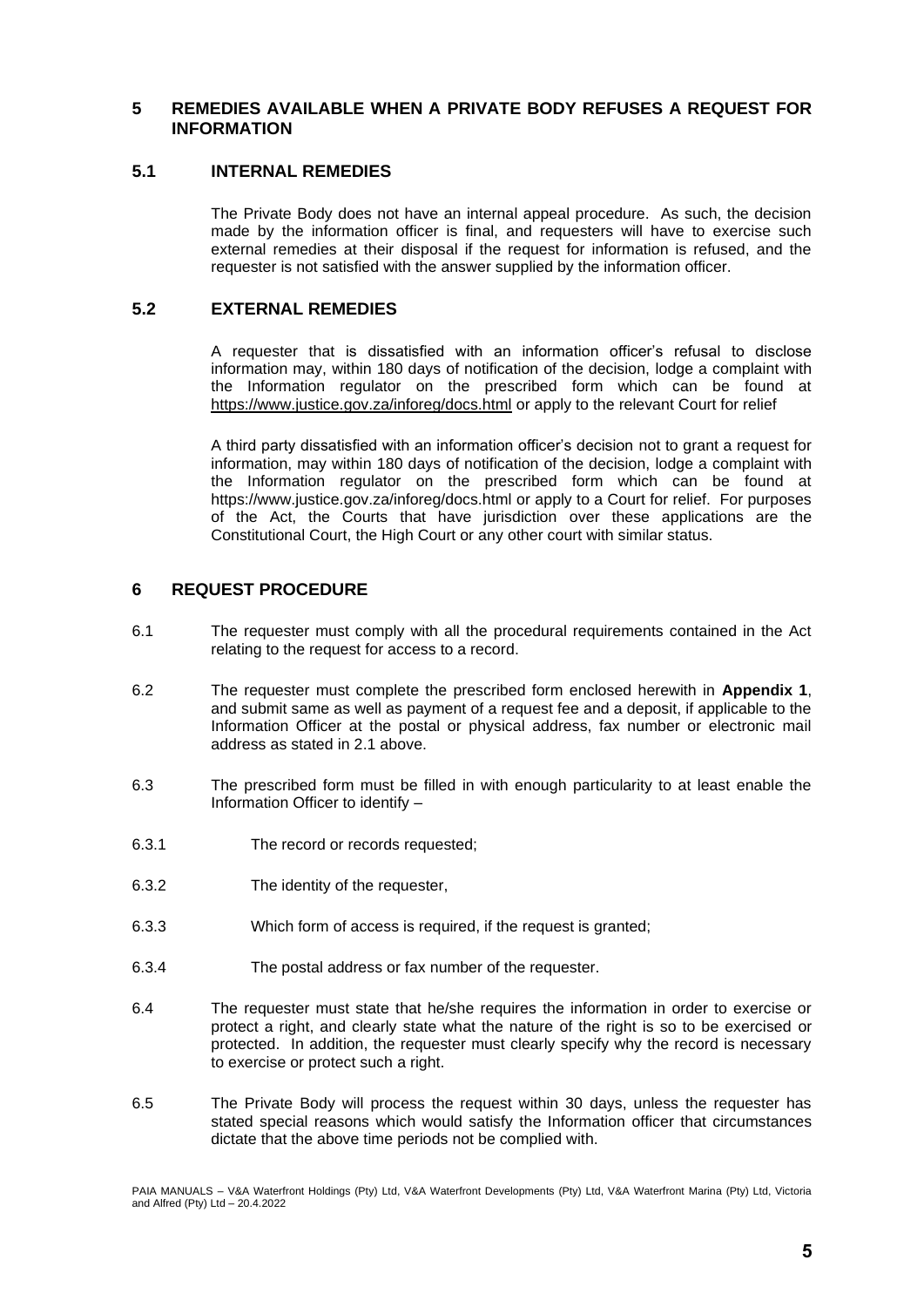- 6.6 The requester shall be informed whether access granted or denied. If, in addition, the requester requires the reasons for the decision in any other manner, he/she must state the manner and the particulars so required.
- 6.7 If a request is made on behalf of another person, then the requester must submit proof of the capacity in which the requester is making the request to the reasonable satisfaction of the information officer.
- 6.8 If an individual is unable to complete the prescribed form because of illiteracy or disability, such a person may make the request orally.
- 6.9 The requester must pay the prescribed fee, before any further processing can take place.

# **7 ACCESS TO RECORDS HELD BY THE PRIVATE BODY**

- 7.1 Records held by the Private Body may be accessed by requests only once the prerequisite requirements for access have been met.
- 7.2 A requester is any person making a request for access to a record of the Private Body. There are two types of requesters:

### **7.2.1 PERSONAL REQUESTER**

- 7.2.1.1 A personal requester is a requester who is seeking access to a record containing personal information about the requester.
- 7.2.1.2 The Private Body will voluntarily provide the requested information or give access to any record with regard to the requester's personal information. The prescribed fee for reproduction of the information requested will be charged.

### **7.2.2 OTHER REQUESTER**

7.2.2.1 This requester (other than a personal requester) is entitled to request access to information on third parties. However, the Private Body is not obliged to voluntarily grant access. The requester must fulfil the prerequisite requirements for access in terms of the Act, including the payment of a request and access fee (if applicable).

# **8 FEES**

- 8.1 The Act provides for two types of fees, namely:
- 8.1.1 A request fee, which will be a standard fee; and
- 8.1.2 An access fee, which must be calculated by taking into account reproduction costs, search and preparation time and cost, as well as postal costs.
- 8.2 When the request is received by the Information Officer, such officer shall by notice require the requester, other than a personal requester, to pay the prescribed request fee (if any), before any further processing of the request.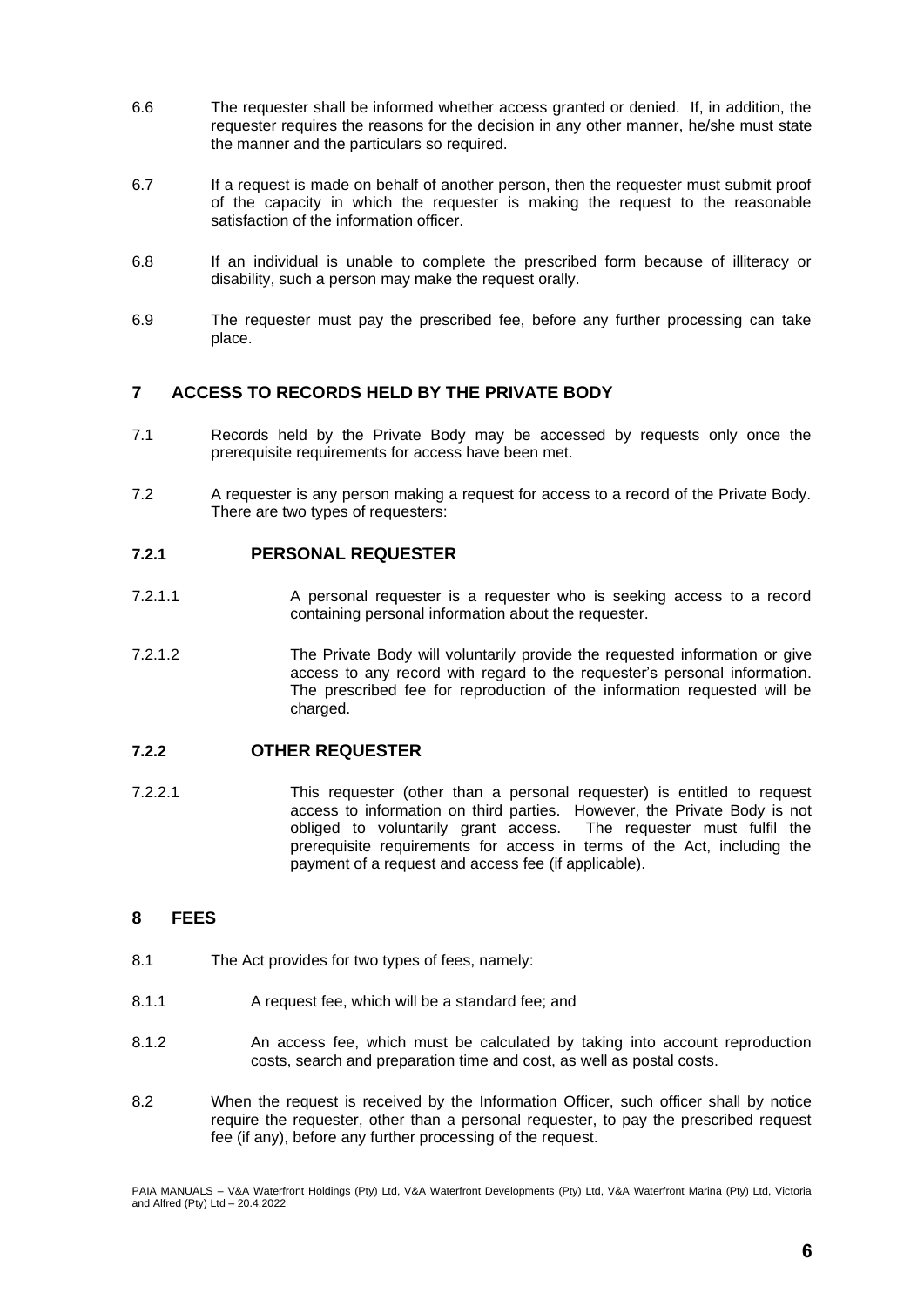- 8.3 If the search for the record has been made and the preparation of the record for disclosure, including arrangement to make it available in the requested form, requires more than the hours prescribed in the regulations for this purpose, the information officer shall notify the requester to pay as a deposit the prescribed portion of the Access fee which would be payable if the request is granted.
- 8.4 The information officer shall withhold a record until the requester has paid the fees as indicated in **Appendix 2.**
- 8.5 A requester whose request for access to a record has been granted, must pay an access fee for reproduction and for search and preparation, and for any time reasonably required in excess of the prescribed hours to search for and prepare the record for disclosure including making arrangements to make it available in the request form.
- 8.6 If a deposit has been paid in respect of a request for access, which is refused, then the information officer concerned must repay the deposit to the requester.

### **9 DECISION**

- 9.1 The Private Body will, within 30 days of receipt of the request, decide whether to grant or decline the request and give notice with reasons (if required) to that effect.
- 9.2 The 30 day period with which the Private Body has to decide whether to grant or refuse the request, may be extended for a further period of not more than thirty days if the request is for a large amount of information, or the request requires a search for information held at another office of the Private Body and the information cannot reasonably be obtained within the original 30 day period. The Private Body will notify the requester in writing should an extension be sought.

## **10 PROCESSING OF PERSONAL INFORMATION**

10.1 Purpose of Processing Personal Information

The V&A processes information for the following purposes:

- 10.1.1 to verify identity; 10.1.2 to perform credit and criminal checks; 10.1.3 to assess whether it will enter into an offer to lease and/or lease agreement with a potential tenant or an event, supply or service agreement as the case may be (where applicable); 10.1.4 to contact tenants/service providers regarding matters related to tenancy or the supply of goods or services;
- 10.1.5 to maintain a technical and account history of dealings with the V&A;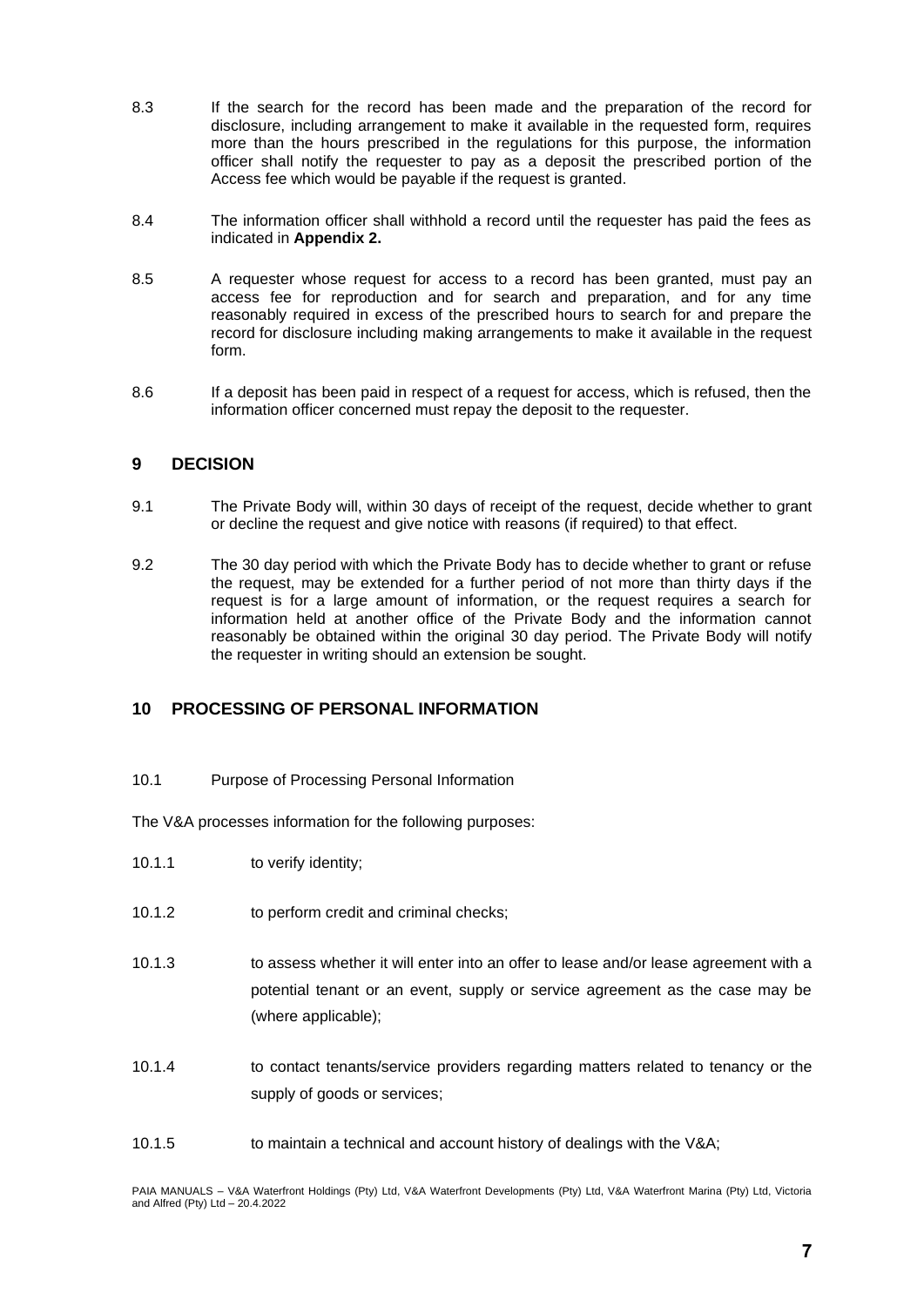10.2 to comply with –

| 10.2.1 | any obligations imposed by law;                                                                     |
|--------|-----------------------------------------------------------------------------------------------------|
| 10.2.2 | orders, directions or requests from any court, authority or government body; or                     |
| 10.2.3 | any of its obligations in terms of an offer to lease and/or lease agreement, as the<br>case may be; |
| 10.2.4 | to enforce legislation concerning the collection of revenue;                                        |
| 10.2.5 | for reporting purposes;                                                                             |
| 10.2.6 | for the conduct of proceedings in any court or tribunal;                                            |
| 10.2.7 | to pursue any other legitimate interest of the V&A.                                                 |

# **10.3 Description of the categories of Data Subjects and of the information or categories of information relating thereto**

| <b>Categories of Data</b><br><b>Subjects</b> | Personal Information that may be processed                                                                                                                                                                                                                                                                        |  |  |  |  |  |
|----------------------------------------------|-------------------------------------------------------------------------------------------------------------------------------------------------------------------------------------------------------------------------------------------------------------------------------------------------------------------|--|--|--|--|--|
| <b>Tenants/Clients</b>                       | Natural persons: ID number, information required for<br>FICA compliance, contact details, physical and postal<br>address, nationality, gender                                                                                                                                                                     |  |  |  |  |  |
|                                              | <b>Legal persons:</b> Entity name, registration number,<br>VAT number, contact details for representative<br>persons, FICA documentation, authorised<br>signatories, founding documents, TAX related<br>information<br>Foreign Persons: Names, contact details, passport<br>details, physical and postal address, |  |  |  |  |  |
| <b>Service Providers</b>                     | Entity name, registration number, income tax number,<br>tax information, contact details, FICA documentation,<br>B-BBEE certificates, invoices, TAX related information                                                                                                                                           |  |  |  |  |  |
| <b>Employees</b>                             | ID number, contact details, physical and<br>postal<br>address, date of birth, age, marital status, race,<br>employment history, criminal/background checks,<br>fingerprints, CVs, education history, banking details,                                                                                             |  |  |  |  |  |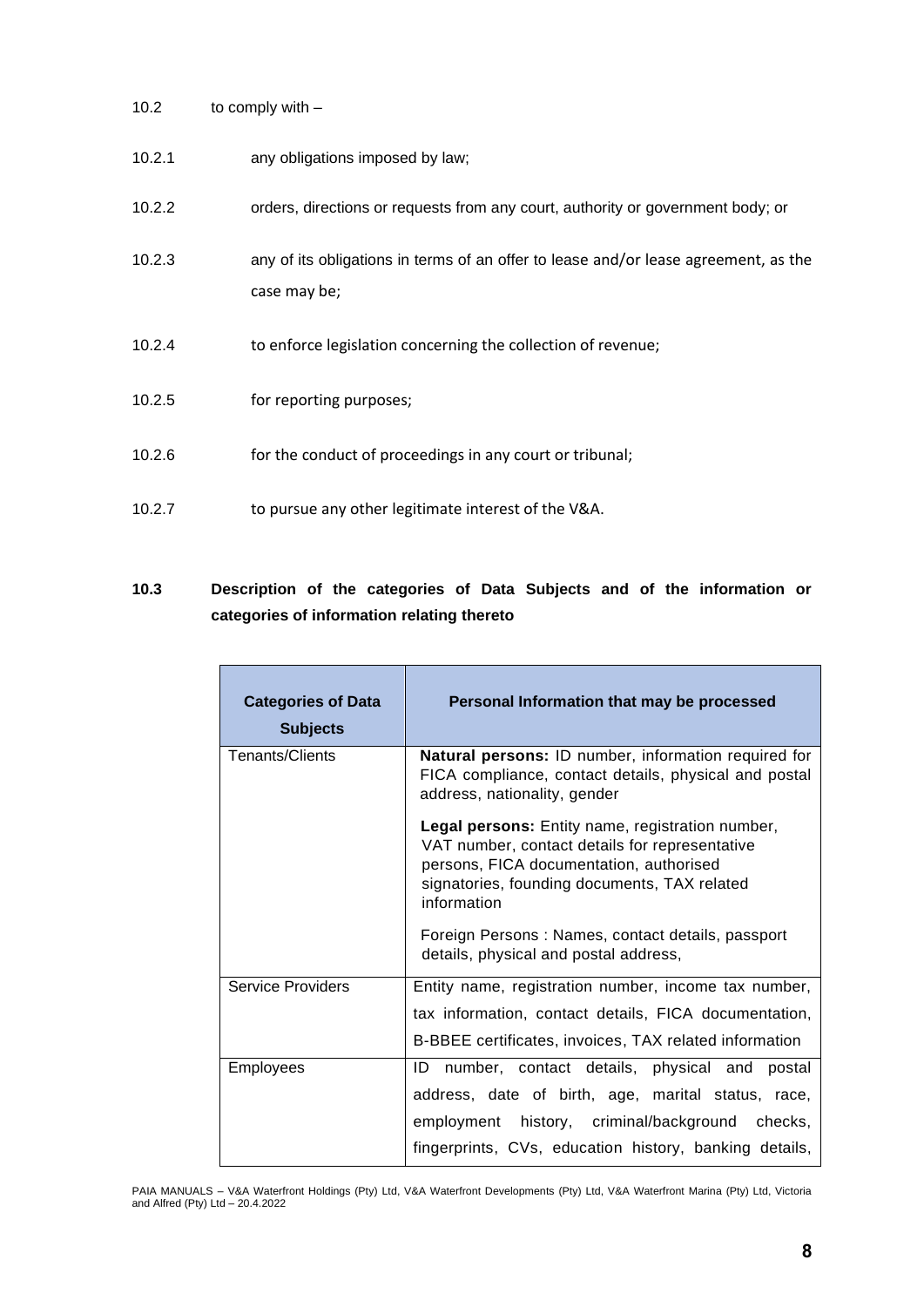| <b>Categories of Data</b><br><b>Subjects</b> | Personal Information that may be processed               |
|----------------------------------------------|----------------------------------------------------------|
|                                              | income tax reference number, remuneration and            |
|                                              | benefit information (including medical aid, pension/     |
|                                              | provident fund information), details related to employee |
|                                              | performance, disciplinary procedures, employee           |
|                                              | disability information, employee provident<br>fund       |
|                                              | information, employee contracts, employee                |
|                                              | performance records, payroll records, electronic access  |
|                                              | records, physical access records, health and safety      |
|                                              | records, training records, employment history, time and  |
|                                              | attendance records                                       |

| l Directors    | and   Name, surname, ID numbers, other information as |
|----------------|-------------------------------------------------------|
| l shareholders | prequired for reporting purposes                      |

| Website visitors |                  | Name, email address, credit card details (where    |  |  |
|------------------|------------------|----------------------------------------------------|--|--|
|                  |                  | applicable) and telephone number                   |  |  |
| Visitors         |                  | Physical access records, electronic access records |  |  |
|                  | and CCTV records |                                                    |  |  |
|                  |                  |                                                    |  |  |

# **10.4 General description of Information Security Measures to be implemented by the responsible party to ensure the confidentiality, integrity and availability of the information**

- 10.4.1 The V&A and all employees must ensure that the records housing the Personal Information will be kept secure and that appropriate measures and safeguards are in place to prevent any unauthorised access, disclosure and/or loss of such Personal Information.
- 10.4.2 The V&A shall ensure that -
- 10.4.2.1 password changes are in line with industry good practice are enforced and guidance shall be given to its Employees on password strength;
- 10.4.2.2 all mobile computers (i.e laptops) are password protected. All other mobile devices (eg. tablets, ipads and cellphones) making use of the V&A Network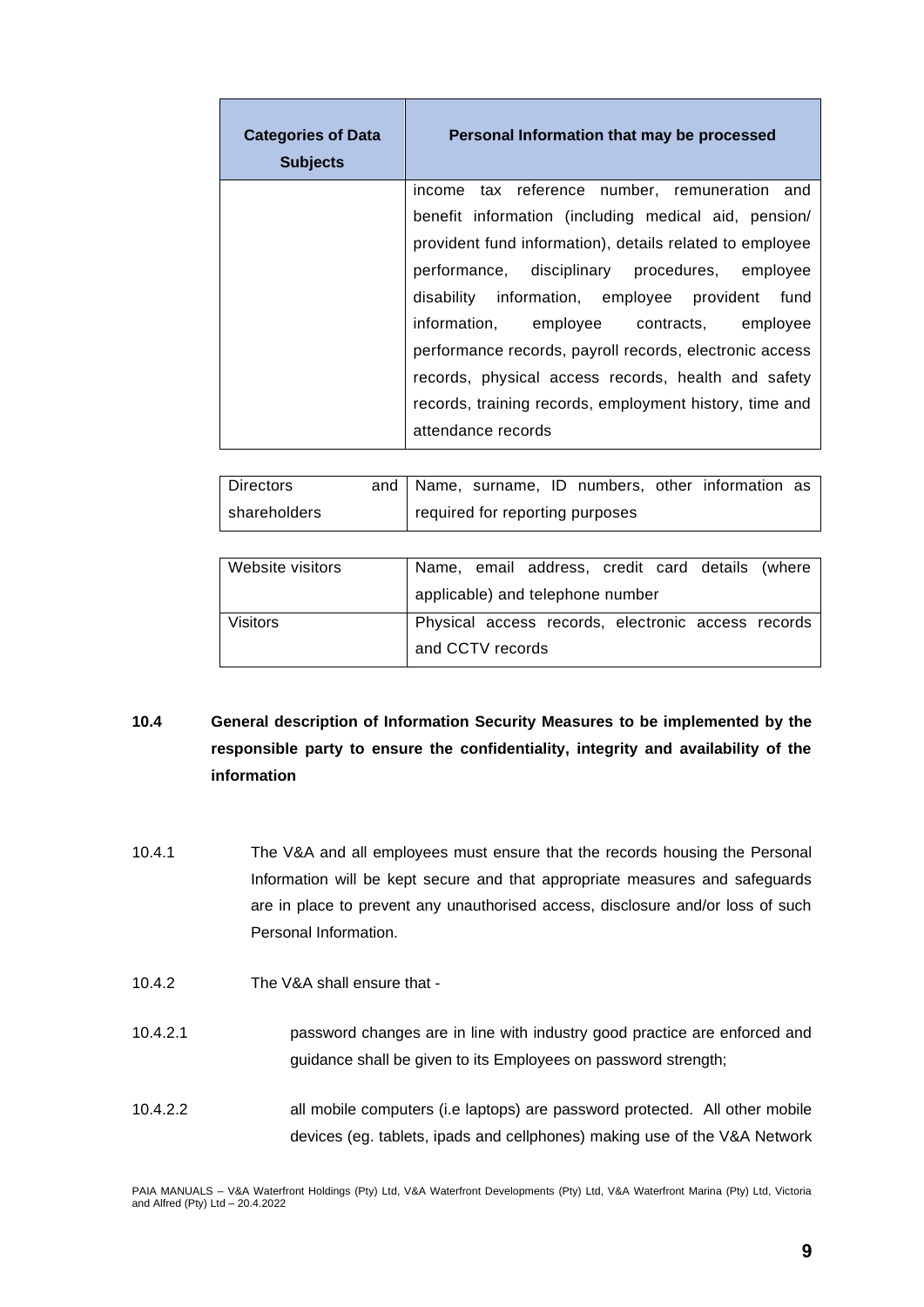Services must be password protected and registered with the V&A's IT department.

- 10.4.2.3 all systems have inbuilt access virus and malware scanning and that systems are checked daily for updates to antivirus signatures;
- 10.4.2.4 all virus infections shall be logged to a central management server and that a virus response process shall be in place to ensure that infections are dealt with appropriately;
- 10.4.2.5 the use of a multi-layered firewall design shall be in place to protect its internal network systems;
- 10.4.2.6 it takes regular back-ups of Personal Information on its network systems and keep such back-ups in a secure facility;
- 10.4.2.7 access to its servers via privileged administration accounts shall be strictly limited and audited and that access to servers shall be based on the minimum access rights required;
- 10.4.2.8 its servers shall be secured within data centres by implementing adequate physical security measures and ensuring availability;
- 10.4.2.9 it employs secure screen savers;
- 10.4.2.10 its equipment on which Personal Information is contained is –
- 10.4.2.10.1 protected to reduce the risks from environmental threats and hazards, power interruptions and any other disruption that is reasonably foreseeable; and
- 10.4.2.10.2 shall be correctly maintained to ensure its continued availability and integrity;
- 10.4.2.11 electronic storage media (eg. external hard drive, flash drive, CD, DVD) which no longer needs to be retained is handed to the V&A IT department so that it can be disposed of through a secure destruction process whereby the information stored on the media can no longer be retrievable.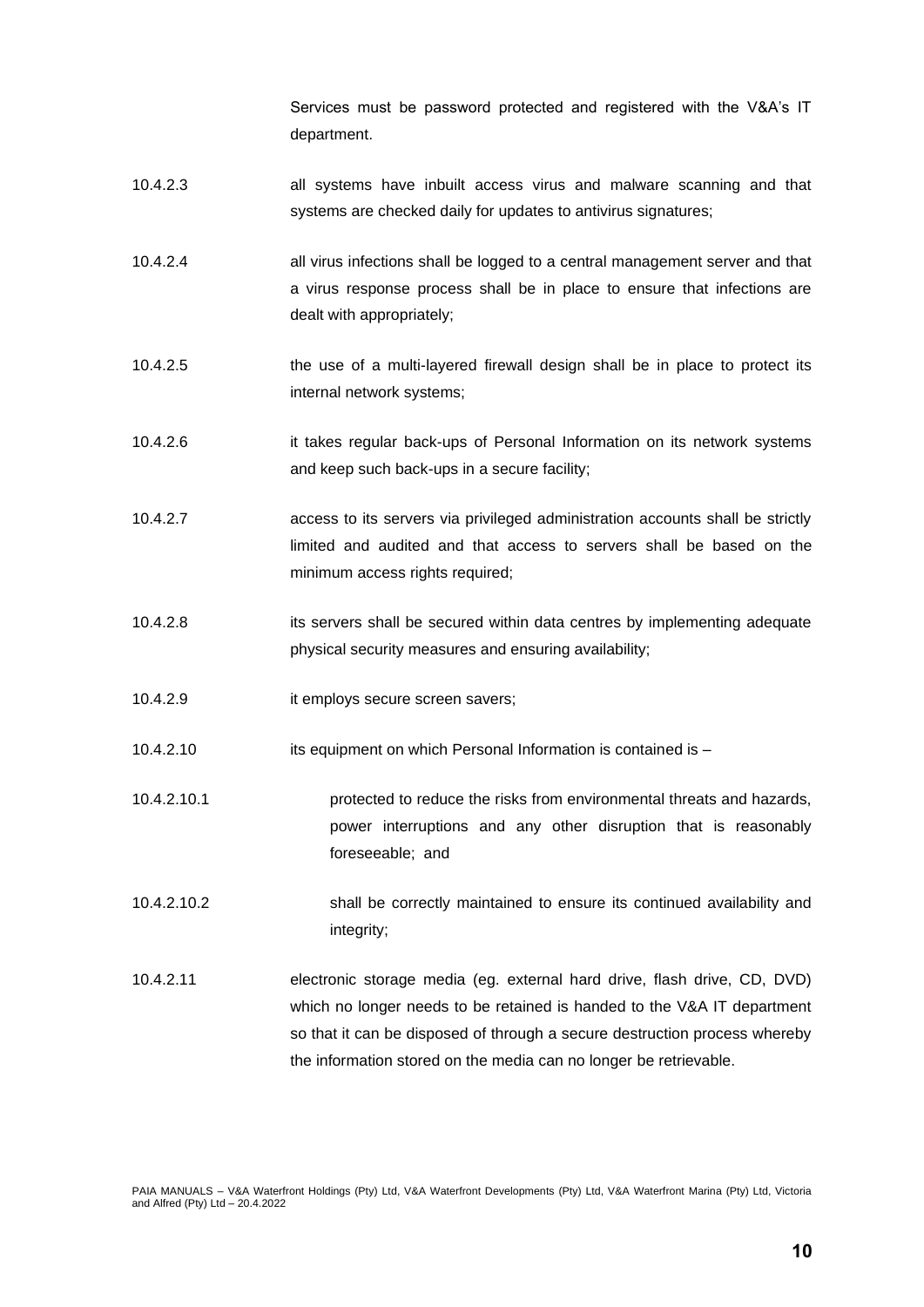# **11 AVAILABILITY OF THE MANUAL**

- 11.1 A copy of the Manual is available-
- 11.1.1 on [\(www.waterfront.co.za](http://www.waterfront.co.za/));
- 11.1.2 at the head office of the V&A Waterfront for public inspection during normal business hours;
- 11.1.3 to any person upon request and upon the payment of a reasonable prescribed fee; and
- 11.1.4 to the Information Regulator upon request.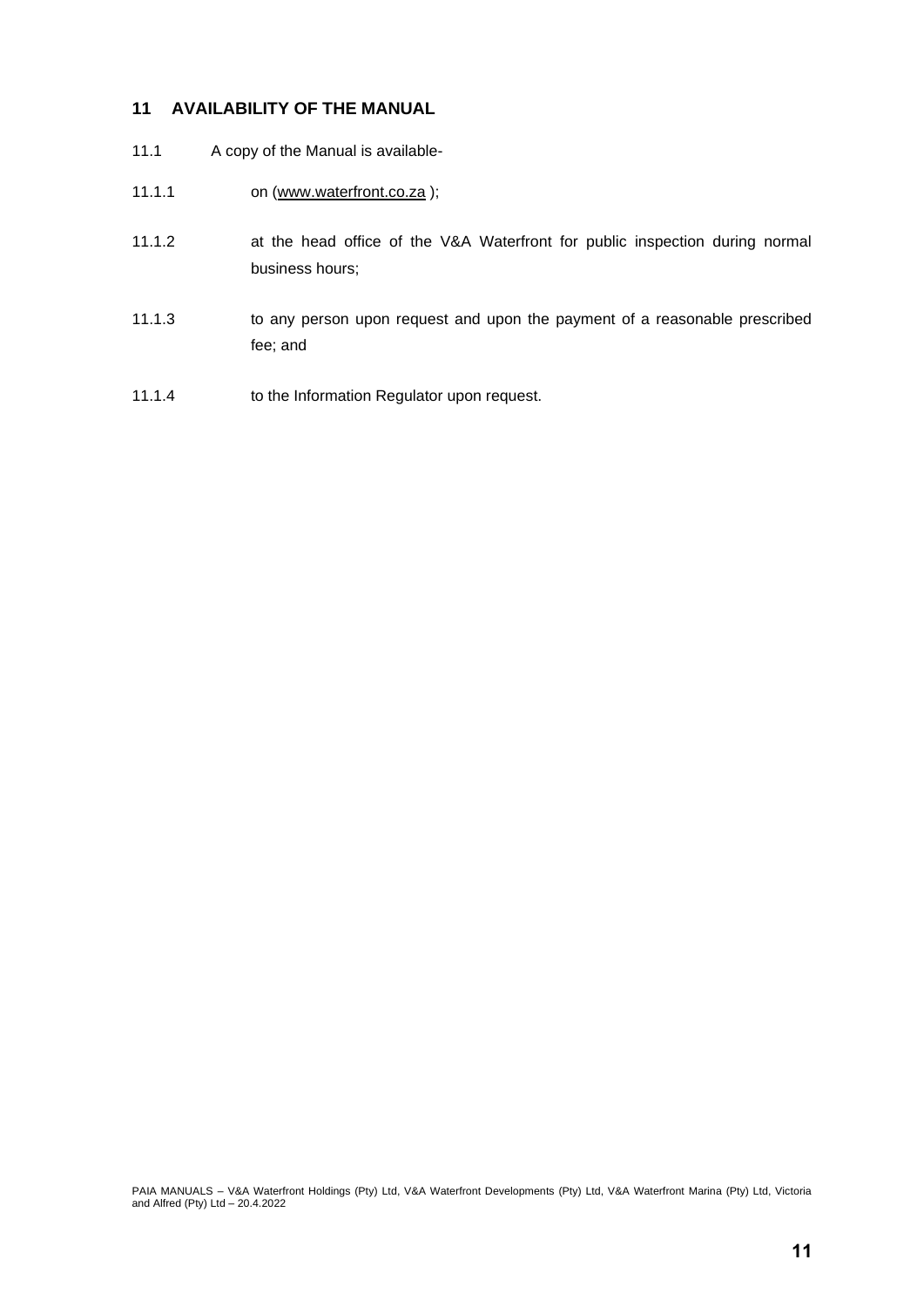# **PRESCRIBED FORM TO BE COMPLETED BY A REQUESTER**

# **FORM C**

## **REQUEST FOR ACCESS TO RECORDS OF PRIVATE BODY**

(Section 53(1) of the Promotion of Access to Information Act, No 2 of 2000)

#### **(Regulation 10)**

#### **A. Particulars of Private Body**

The Head:

#### **B. Particulars of Person requesting access to the record**

(a) *The particulars of the person who requests access to the records must be given below.*

- (b) *The address and/or fax number in the Republic to which information is to be sent must be given.*
- (c) *Proof of the capacity in which the request is made, if applicable, must be attached.*

| Full Name and                                                             |  |
|---------------------------------------------------------------------------|--|
|                                                                           |  |
| Identity                                                                  |  |
|                                                                           |  |
| Postal                                                                    |  |
|                                                                           |  |
|                                                                           |  |
| E-mail                                                                    |  |
| address: experience and address:                                          |  |
| Capacity in which request is made, when made on behalf of another person: |  |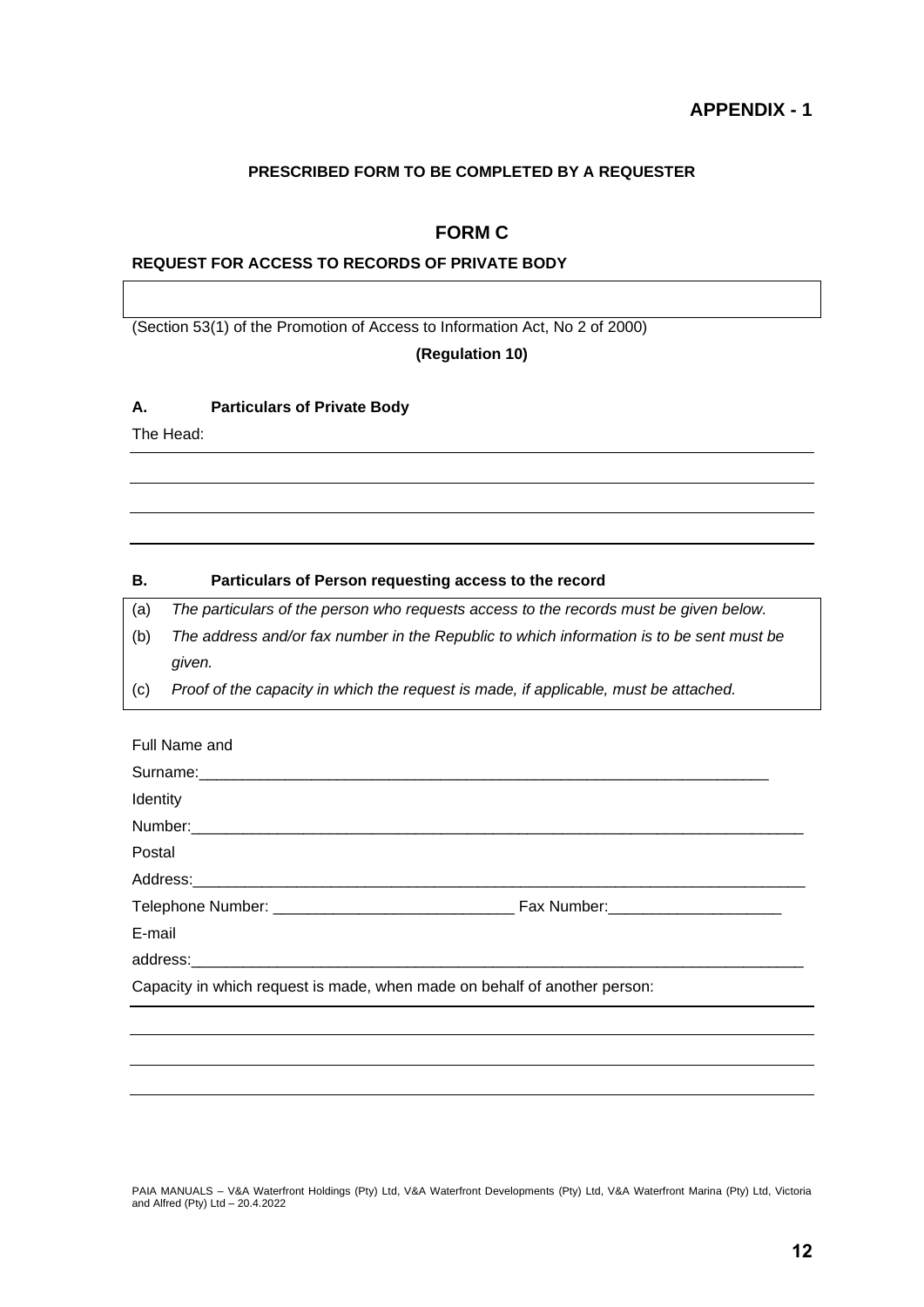### **C. Particulars of person of whose behalf request is made:**

*This section must be completed ONLY if a request for information is made on behalf of another person* 

\_\_\_\_\_\_\_\_\_\_\_\_\_\_\_\_\_\_\_\_\_\_\_\_\_\_\_\_\_\_\_\_\_\_\_\_\_\_\_\_\_\_\_\_\_\_\_\_\_\_\_\_\_\_\_\_\_\_\_\_\_\_\_\_\_\_\_\_\_\_\_\_\_\_\_\_\_\_

Full names and

Surname:

Identity Number:

# **D. Particulars of Record:**

(a) *Provide full particulars of the record to which access is requested, including the reference number if that is known to you, to enable the record to be located.*

(b) *If the provided space is inadequate please continue on a separate folio and attach it to this form. The requester must sign all the additional folios*

\_\_\_\_\_\_\_\_\_\_\_\_\_\_\_\_\_\_\_\_\_\_\_\_\_\_\_\_\_\_\_\_\_\_\_\_\_\_\_\_\_\_\_\_\_\_\_\_\_\_\_\_\_\_\_\_\_\_\_\_\_\_\_\_\_\_\_\_\_\_\_\_\_\_\_\_\_\_ \_\_\_\_\_\_\_\_\_\_\_\_\_\_\_\_\_\_\_\_\_\_\_\_\_\_\_\_\_\_\_\_\_\_\_\_\_\_\_\_\_\_\_\_\_\_\_\_\_\_\_\_\_\_\_\_\_\_\_\_\_\_\_\_\_\_\_\_\_\_\_\_\_\_\_\_\_\_ \_\_\_\_\_\_\_\_\_\_\_\_\_\_\_\_\_\_\_\_\_\_\_\_\_\_\_\_\_\_\_\_\_\_\_\_\_\_\_\_\_\_\_\_\_\_\_\_\_\_\_\_\_\_\_\_\_\_\_\_\_\_\_\_\_\_\_\_\_\_\_\_\_\_\_\_\_\_ \_\_\_\_\_\_\_\_\_\_\_\_\_\_\_\_\_\_\_\_\_\_\_\_\_\_\_\_\_\_\_\_\_\_\_\_\_\_\_\_\_\_\_\_\_\_\_\_\_\_\_\_\_\_\_\_\_\_\_\_\_\_\_\_\_\_\_\_\_\_\_\_\_\_\_\_\_\_

1. Description of the Record or relevant part of the record:

2. Reference number, if available:

3. Any further particulars of the record:

\_\_\_\_\_\_\_\_\_\_\_\_\_\_\_\_\_\_\_\_\_\_\_\_\_\_\_\_\_\_\_\_\_\_\_\_

| Е.  | Fees:                                                                                       |
|-----|---------------------------------------------------------------------------------------------|
| (a) | A request for access to a record, other than a record containing personal information about |
|     | yourself, will be processed only after a request fee has been paid.                         |
| (b) | You will be notified of the amount required to be paid as the request fee.                  |
| (c) | The fee payable for access to a record depends on the form in which the access is required  |
|     | and the reasonable time required to search for and prepare a record.                        |
| (d) | If you qualify for exemption of the payment of any fee, please state the reason therefore.  |

Reason for exemption of payment of the fee: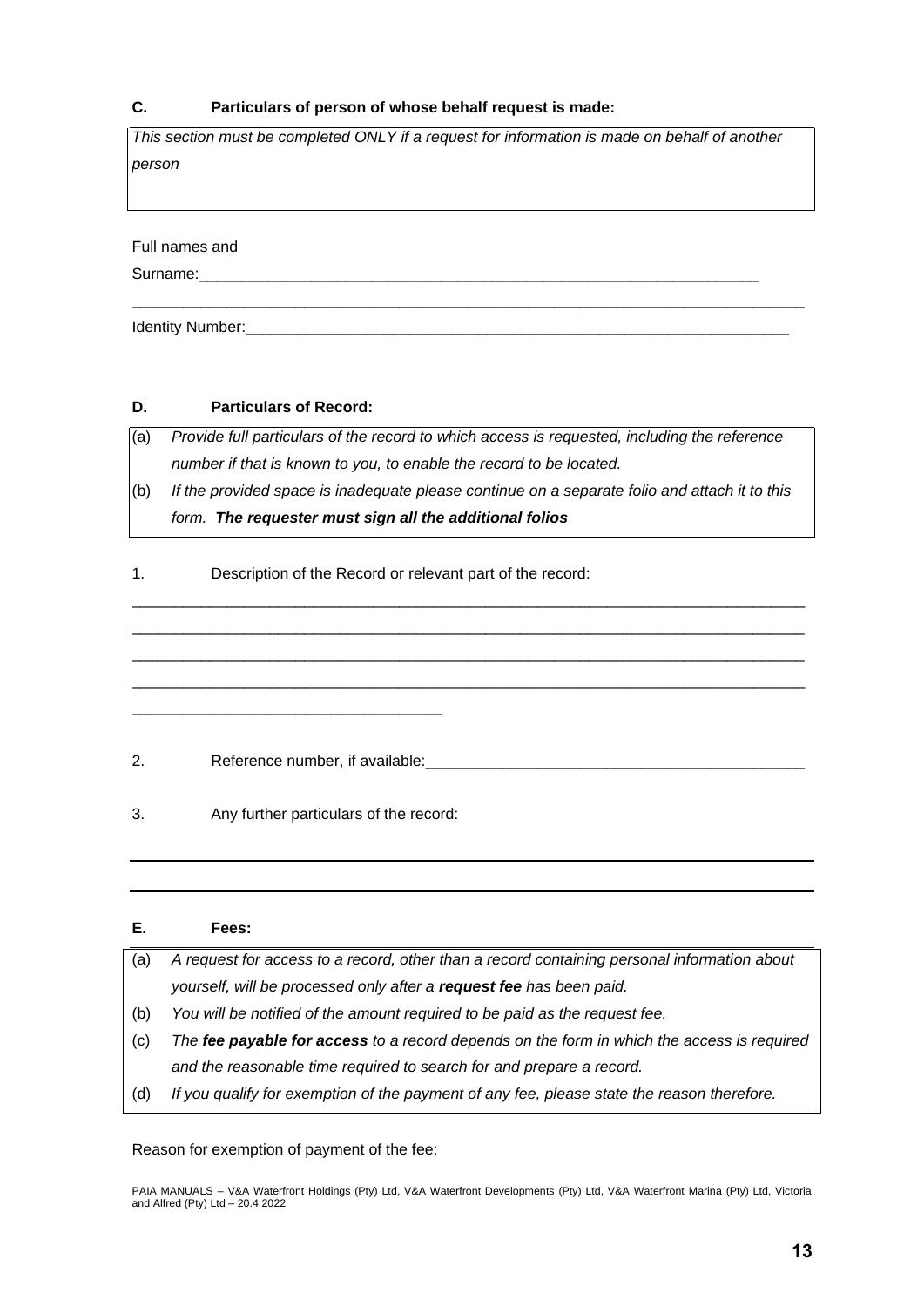| F. |  |  | Form of Access to the Record: |
|----|--|--|-------------------------------|
|    |  |  |                               |

\_\_\_\_\_\_\_\_\_\_\_\_\_\_\_\_\_\_\_\_\_\_\_\_\_\_\_

| If you are prevented by a disability to read, view or listen to the record in the form of access        |                                                                                               |  |  |  |
|---------------------------------------------------------------------------------------------------------|-----------------------------------------------------------------------------------------------|--|--|--|
| provided for in 1 to 4 below, state your disability and indicate in which form the record is required.  |                                                                                               |  |  |  |
| Disability:                                                                                             | Form in which record is required:                                                             |  |  |  |
|                                                                                                         |                                                                                               |  |  |  |
|                                                                                                         |                                                                                               |  |  |  |
|                                                                                                         |                                                                                               |  |  |  |
|                                                                                                         |                                                                                               |  |  |  |
|                                                                                                         |                                                                                               |  |  |  |
|                                                                                                         |                                                                                               |  |  |  |
| Mark the appropriate box with an "X"                                                                    |                                                                                               |  |  |  |
| NOTES:                                                                                                  |                                                                                               |  |  |  |
| (a)                                                                                                     | Compliance with your request for access in specified form may depend on the form in which     |  |  |  |
| the record is available.                                                                                |                                                                                               |  |  |  |
| (b)                                                                                                     | Access in the form requested may be refused in certain circumstances. In such a case you will |  |  |  |
| be informed if access will be granted in another form.                                                  |                                                                                               |  |  |  |
| The fee payable for access to the record, if any, will be determined partly by the form in which<br>(c) |                                                                                               |  |  |  |
| access is requested.                                                                                    |                                                                                               |  |  |  |
|                                                                                                         |                                                                                               |  |  |  |

\_\_\_\_\_\_\_\_\_\_\_\_\_\_\_\_\_\_\_\_\_\_\_\_\_\_\_\_\_\_\_\_\_\_\_\_\_\_\_\_\_\_\_\_\_\_\_\_\_\_\_\_\_\_\_\_\_\_\_\_\_\_\_\_\_\_\_\_\_\_\_\_\_\_\_\_\_\_ \_\_\_\_\_\_\_\_\_\_\_\_\_\_\_\_\_\_\_\_\_\_\_\_\_\_\_\_\_\_\_\_\_\_\_\_\_\_\_\_\_\_\_\_\_\_\_\_\_\_\_\_\_\_\_\_\_\_\_\_\_\_\_\_\_\_\_\_\_\_\_\_\_\_\_\_\_\_ \_\_\_\_\_\_\_\_\_\_\_\_\_\_\_\_\_\_\_\_\_\_\_\_\_\_\_\_\_\_\_\_\_\_\_\_\_\_\_\_\_\_\_\_\_\_\_\_\_\_\_\_\_\_\_\_\_\_\_\_\_\_\_\_\_\_\_\_\_\_\_\_\_\_\_\_\_\_

| 1. If the record is in written or printed form: |                  |  |                      |  |
|-------------------------------------------------|------------------|--|----------------------|--|
|                                                 | Copy of record * |  | Inspection of record |  |

| 2. If the record consists of visual images:                                                |                 |  |                      |  |                      |  |  |
|--------------------------------------------------------------------------------------------|-----------------|--|----------------------|--|----------------------|--|--|
| (This includes photographs, slides, video recordings, computer-generated images, sketches, |                 |  |                      |  |                      |  |  |
| etc.                                                                                       |                 |  |                      |  |                      |  |  |
|                                                                                            | View the images |  | Copy of the images * |  | Transcription of the |  |  |
|                                                                                            |                 |  |                      |  | images*              |  |  |

PAIA MANUALS – V&A Waterfront Holdings (Pty) Ltd, V&A Waterfront Developments (Pty) Ltd, V&A Waterfront Marina (Pty) Ltd, Victoria and Alfred (Pty) Ltd – 20.4.2022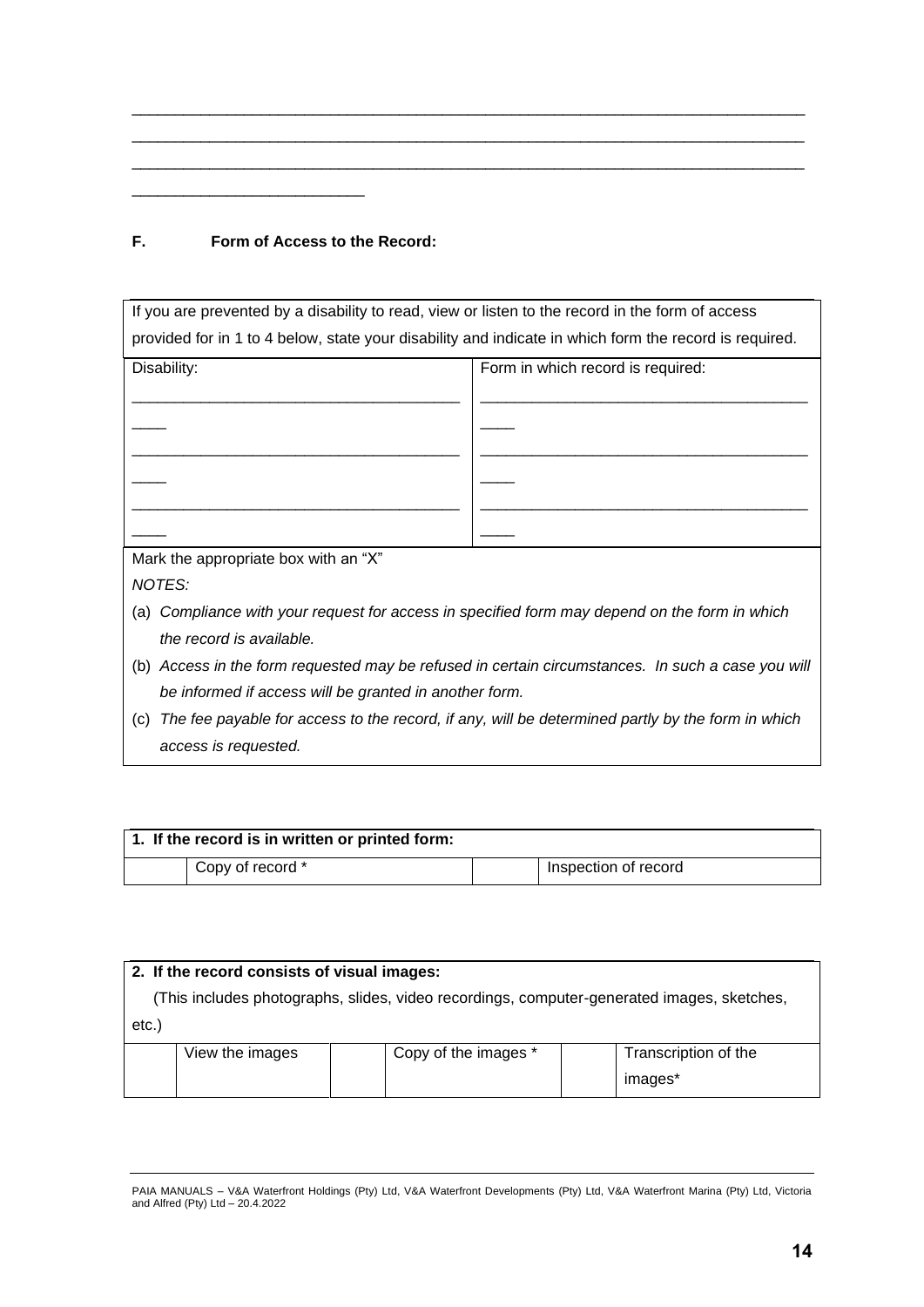| 3. If the record consists of recorded words or information which can be reproduced in |                               |  |  |  |
|---------------------------------------------------------------------------------------|-------------------------------|--|--|--|
| sound:                                                                                |                               |  |  |  |
| Listen to the soundtrack                                                              | Transcription of soundtrack * |  |  |  |
| (audio cassette)                                                                      | (written or printed document) |  |  |  |

| 4. If the record is held on computer or in an electronic or machine-readable form: |                 |  |                     |  |                            |
|------------------------------------------------------------------------------------|-----------------|--|---------------------|--|----------------------------|
|                                                                                    | Printed copy of |  | Printed copy of     |  | Copy in computer           |
|                                                                                    | record          |  | information derived |  | readable form * (stiffy or |
|                                                                                    |                 |  | from the record *   |  | compact disc)              |

| * If you requested a copy or transcription of a record (above), do you wish | <b>YES</b> | <b>NO</b> |
|-----------------------------------------------------------------------------|------------|-----------|
| the copy or transcription to be posted to you?                              |            |           |
| Postage is payable.                                                         |            |           |

# **G. Particulars of right to be exercised or protected:**

If the provided space is inadequate, please continue of a separate folio and attach it to this form *The requester must sign all the additional folios*

\_\_\_\_\_\_\_\_\_\_\_\_\_\_\_\_\_\_\_\_\_\_\_\_\_\_\_\_\_\_\_\_\_\_\_\_\_\_\_\_\_\_\_\_\_\_\_\_\_\_\_\_\_\_\_\_\_\_\_\_\_\_\_\_\_\_\_\_\_\_\_\_\_\_\_\_\_\_ \_\_\_\_\_\_\_\_\_\_\_\_\_\_\_\_\_\_\_\_\_\_\_\_\_\_\_\_\_\_\_\_\_\_\_\_\_\_\_\_\_\_\_\_\_\_\_\_\_\_\_\_\_\_\_\_\_\_\_\_\_\_\_\_\_\_\_\_\_\_\_\_\_\_\_\_\_\_

\_\_\_\_\_\_\_\_\_\_\_\_\_\_\_\_\_\_\_\_\_\_\_\_\_\_\_\_\_\_\_\_\_\_\_\_\_\_\_\_\_\_\_\_\_\_\_\_\_\_\_\_\_\_\_\_\_\_\_\_\_\_\_\_\_\_\_\_\_\_\_\_\_\_ \_\_\_\_\_\_\_\_\_\_\_\_\_\_\_\_\_\_\_\_\_\_\_\_\_\_\_\_\_\_\_\_\_\_\_\_\_\_\_\_\_\_\_\_\_\_\_\_\_\_\_\_\_\_\_\_\_\_\_\_\_\_\_\_\_\_\_\_\_\_\_\_\_\_ \_\_\_\_\_\_\_\_\_\_\_\_\_\_\_\_\_\_\_\_\_\_\_\_\_\_\_\_\_\_\_\_\_\_\_\_\_\_\_\_\_\_\_\_\_\_\_\_\_\_\_\_\_\_\_\_\_\_\_\_\_\_\_\_\_\_\_\_\_\_\_\_\_\_

Indicate which right is to be exercised or protected:

\_\_\_\_\_\_\_\_\_\_\_\_\_\_\_\_\_\_\_\_\_\_\_\_\_\_\_\_\_\_\_\_\_\_\_\_\_\_\_\_\_\_\_

1. Explain why the requested record is required for the exercising or protection of the aforementioned right:

# **H. Notice of decision regarding request for access:**

You will be notified in writing whether your request has been approved/denied. If you wish to be informed in another manner, please specify the manner and provide the necessary particulars to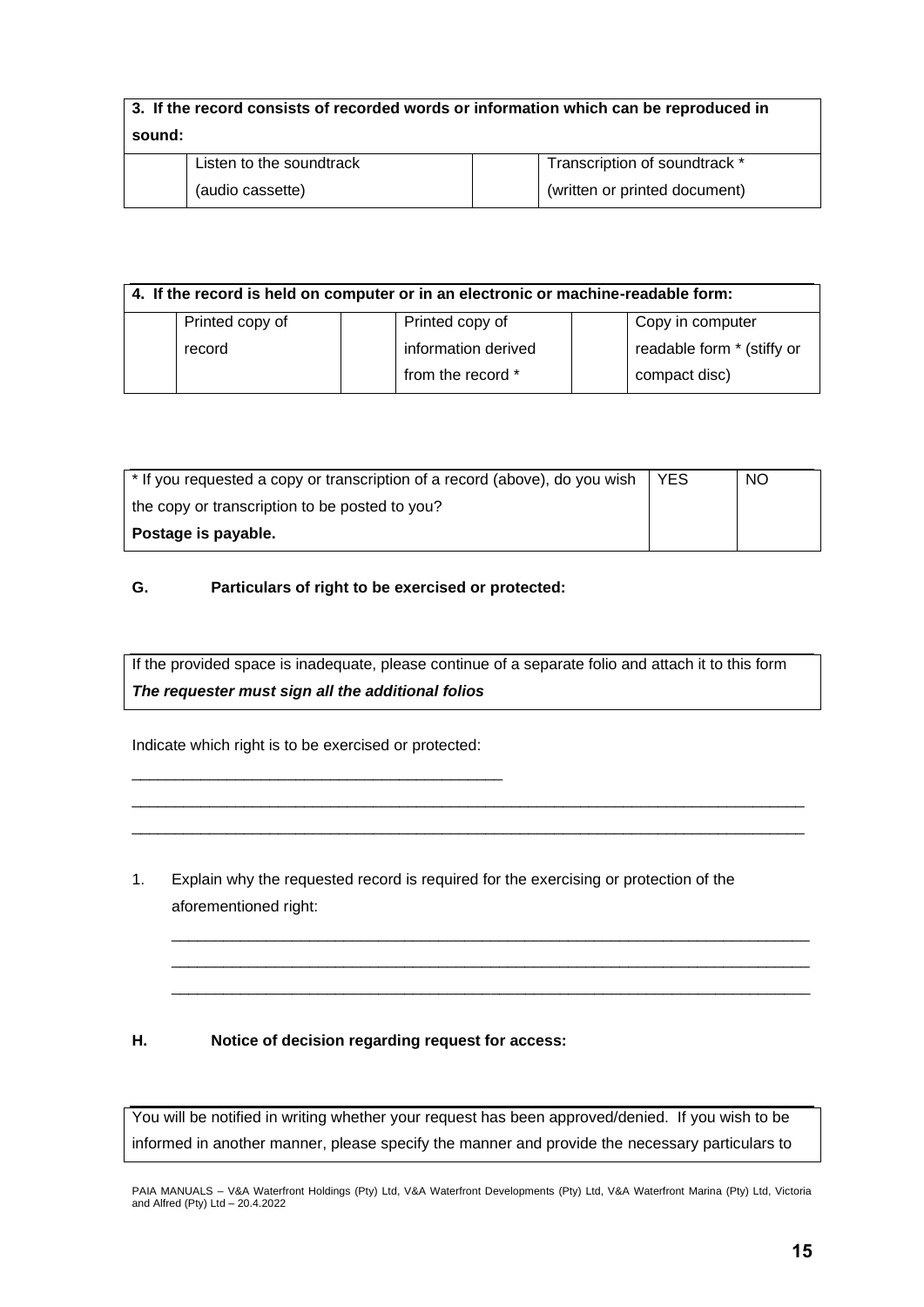enable compliance with your request.

How would you prefer to be informed of the decision regarding your request for access to the record?

# SIGNATURE OF REQUESTER/PERSON ON WHOSE BEHALF REQUEST IS MADE

\_\_\_\_\_\_\_\_\_\_\_\_\_\_\_\_\_\_\_\_\_\_\_\_\_\_\_\_\_\_\_\_\_\_\_\_\_\_\_\_\_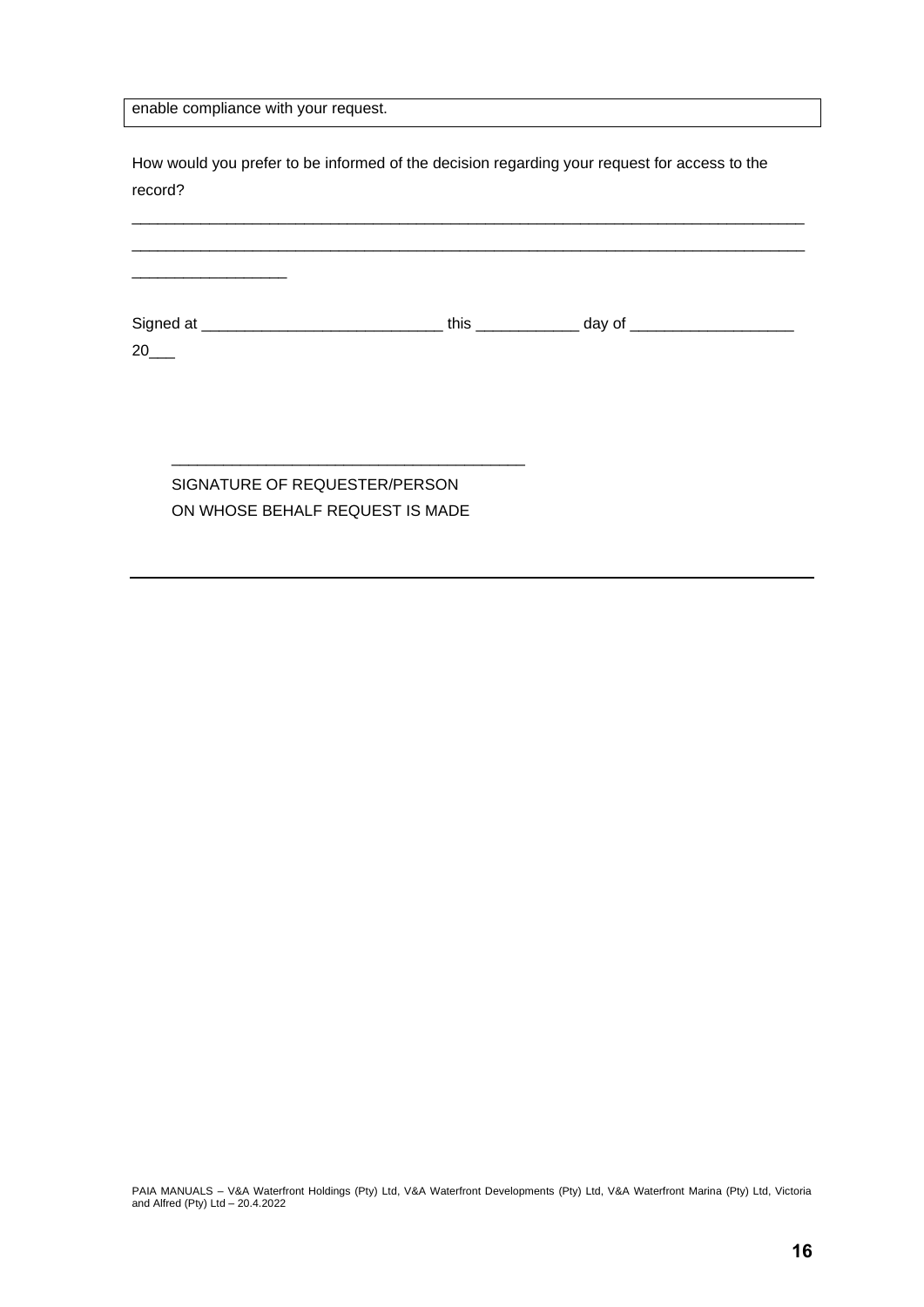# **APPENDIX – 2**

# **PRESCRIBED FEES**

#### **Request fees:**

Where a requester submits a request for access to information held by a Private Body on a person other that the requester himself/herself, a request fee in the amount of R140,00 is payable up-front and, in addition to the request fee, an access fee for search and preparation of the record (if applicable) may apply.

#### **Reproduction Fees**

Where the Private Body has voluntarily provided the Minister with a list of categories of records that will automatically be made available to any person requesting access thereto, the only charge that may be levied for obtaining such records, will be a fee for reproduction of the record in question.

#### **Access fees:**

An access fee is payable in all instances where a request for access to information is granted, except in those instances where payment of an access fee is specially excluded in terms of the Act or an exclusion is determined by the Minister in terms of Section 54 (8).

### THE APPLICABLE FEES FOR ACCESS/REPRODUCTION AS REFERRED TO ABOVE ARE:

|                                                                                                                               | R                                                                                                                                 |
|-------------------------------------------------------------------------------------------------------------------------------|-----------------------------------------------------------------------------------------------------------------------------------|
| For every photocopy of an A4-size page or part thereof<br>For every printed copy of an A4-size page or part thereof held on a | 2.00                                                                                                                              |
| computer or in electronic or machine readable form<br>For a copy in a computer-readable form on                               | 2.00                                                                                                                              |
| - flash drive<br>- Compact disc provided by requestor<br>- Compact Disc provided to requestor                                 | 40.00<br>40,00<br>60.00                                                                                                           |
| A transcription of visual images, for an A4-size page or part thereof                                                         | service to be<br>outsourced and                                                                                                   |
| For a copy of visual images                                                                                                   | depends on quotation<br>from service provider<br>service to be<br>outsourced and<br>depends on quotation<br>from service provider |
| A transcription of an audio record, for an A4-size page or part thereof                                                       | 24,00                                                                                                                             |
| For a copy of an audio record on:                                                                                             |                                                                                                                                   |
| - Flash Drive                                                                                                                 | 40.00                                                                                                                             |
|                                                                                                                               |                                                                                                                                   |